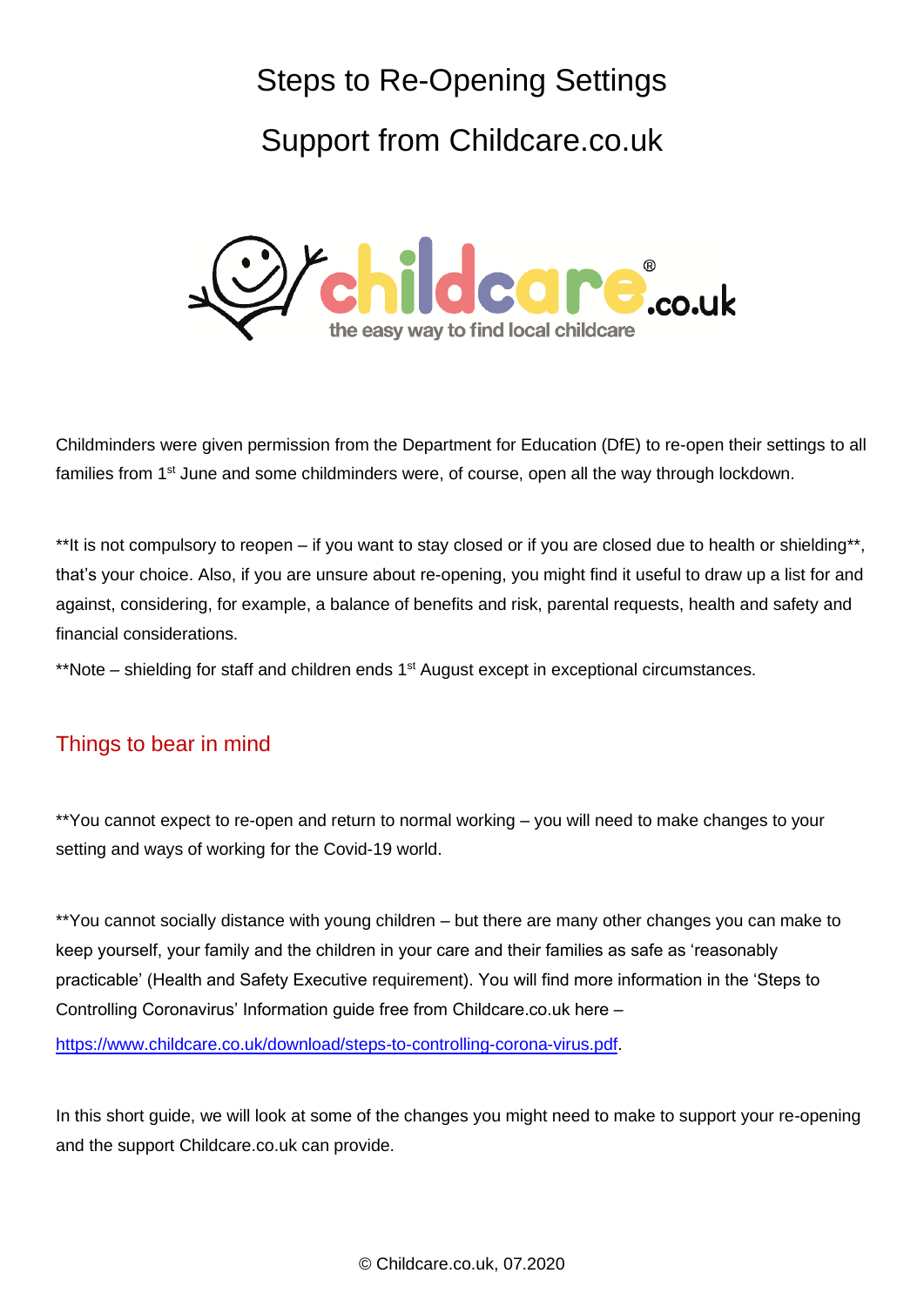Read and digest the Department for Education (DfE) guidance and reflect on how it will work for you. The latest version of the guidance, updated  $2<sup>nd</sup>$  July 2020, is signposted (with the main changes) here  $$ [https://www.childcare.co.uk/news/updated-dfe-coronavirus-guidance.](https://www.childcare.co.uk/news/updated-dfe-coronavirus-guidance)

Some of the changes you might need to make to your setting and ways of working include –

#### **Illness / sickness policy**

This will need to be updated to include Covid-19 symptoms and your response to illness. You might find it useful to share this free Childcare.co.uk 'What to do if you are concerned' poster with parents – [https://www.childcare.co.uk/coronavirus/poster.](https://www.childcare.co.uk/coronavirus/poster)

#### **Health and safety**

You will need to update your Health and Safety Policy (if you have one in writing) to include information about how you aim to keep children safe during the coronavirus crisis and beyond. This might include adding information about, for example, respiratory hygiene – opening a window, outside learning, tissues and lidded bins in all rooms

You will find recently updated policies and procedures free from Childcare.co.uk here [https://www.childcare.co.uk/childminderpolicies.](https://www.childcare.co.uk/childminderpolicies)

\*\*Note – DfE / Public Health England latest advice states that there is no benefit to taking children's temperatures on arrival or through the day.

#### **Cleaning routines**

DfE advise that you don't need to deep clean every day, but you do need to keep your setting clean, especially if you are looking after different groups of children. This might mean rearranging your days or, for example, looking after fewer children to allow time to clean. You will find cleaning advice in the free coronavirus toolkit from Childcare.co.uk –

[https://www.childcare.co.uk/childminders/coronavirus-toolkit.](https://www.childcare.co.uk/childminders/coronavirus-toolkit)

\*\*If you have lots of babies and little ones, they will be more likely to mouth toys and your cleaning routines will need to be more robust; if you care for older children, they need more joint activities and sensory play which you will need to clean between groups of children. DfE recommend outside activities are safest.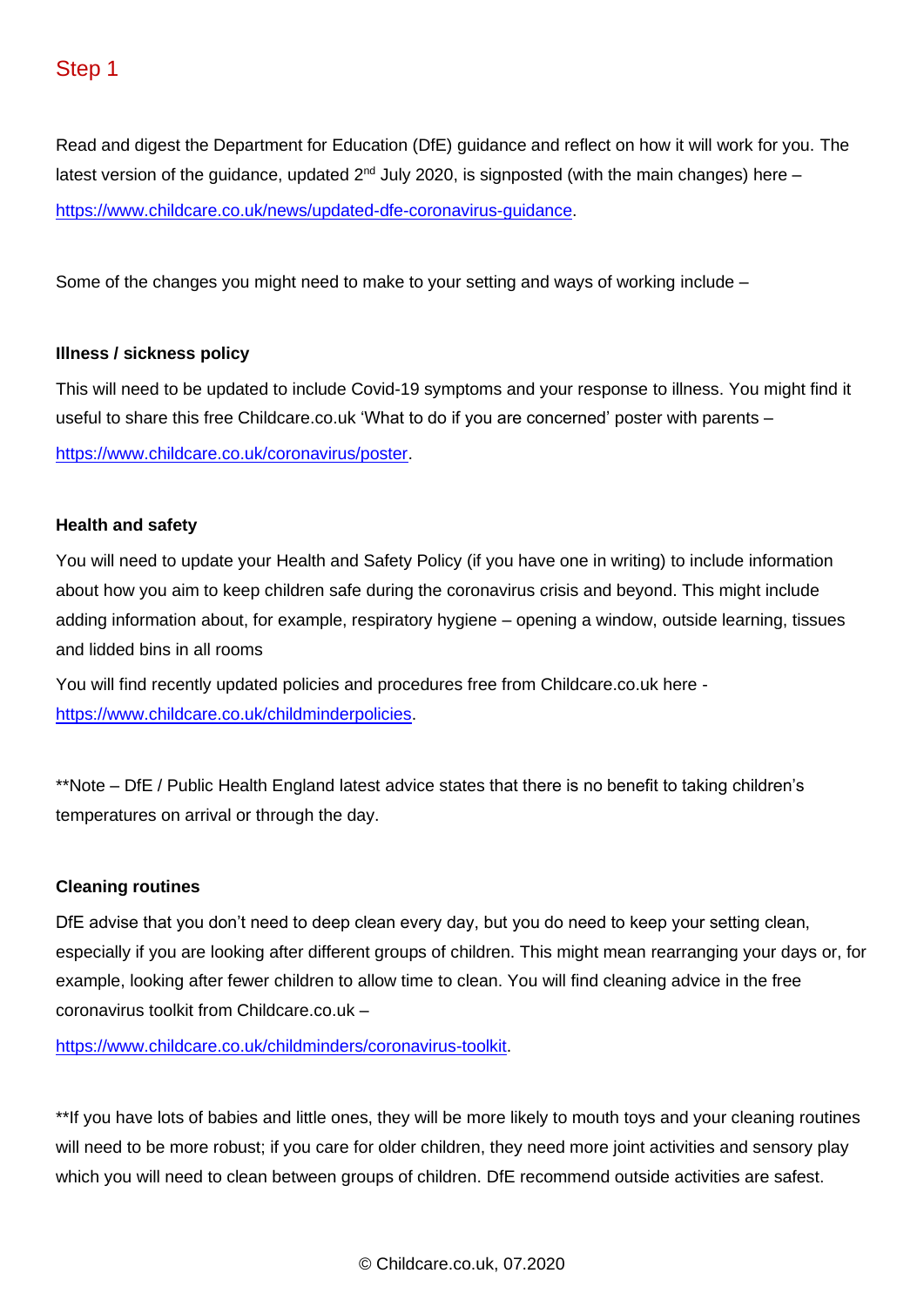#### **Bubbles**

In addition to EYFS ratios, children will need to be cared for in small groups which are colloquially known as bubbles. DfE advice states that these groups or bubbles need their own key person and should not mix. Bubbles will change from  $20<sup>th</sup>$  July – see the latest DfE guidance for more information [https://www.childcare.co.uk/news/updated-dfe-coronavirus-guidance.](https://www.childcare.co.uk/news/updated-dfe-coronavirus-guidance)

\*\*Chat to parents about bubbles and explain that they are in place to keep everyone safe. Talk about how you would appreciate them keeping their home and family bubbles as small as possible because of the impact on you, your family and your business if their child develops or transmits coronavirus.

#### **Social distancing**

You will need to consider what you will do if parents or staff fail to social distance. The main question I recommend you ask yourself is: 'do I feel safe?' If you do not feel safe, explain this to parents and ask them to respect your concerns. If you are unsure about what steps to take, you can take advice using the free DfE coronavirus helpline –

[https://www.gov.uk/government/organisations/department-for-education.](https://www.gov.uk/government/organisations/department-for-education)



\*\*The Government are relaxing the 2-metre rule – it will be up to you whether you feel it is safe to allow closer contact.

#### **Paperwork**

There are disapplications in place from the DfE which mean you don't have to write 2 year progress checks or deliver the full curriculum at the moment. This means your time is freed up to deliver a trauma informed curriculum that will support the children's transitions back into the setting.

You will find more information about how to put together a trauma informed curriculum in a recent Childcare.co.uk webinar, for gold members here –

[www.childcare.co.uk/webinarplayer.](http://www.childcare.co.uk/webinarplayer)

\*\*Ofsted, DfE, Childcare.co.uk and other agencies have been involved in a campaign for some years now to engage practitioners in a process of cutting out unnecessary paperwork. This is linked to practitioner wellbeing and workload and finding an appropriate work-life balance. The only paperwork that will be inspected by Ofsted is the statutory documentation required by the EYFS and Ofsted's Early Years Inspection handbook such as the Progress Check at 2, attendance registers, forms to record accidents, first aid and medication etc. It is up to you what extra paperwork you produce but extra documents such as tracker graphs and learning journey files (online or paper) are not needed for Ofsted.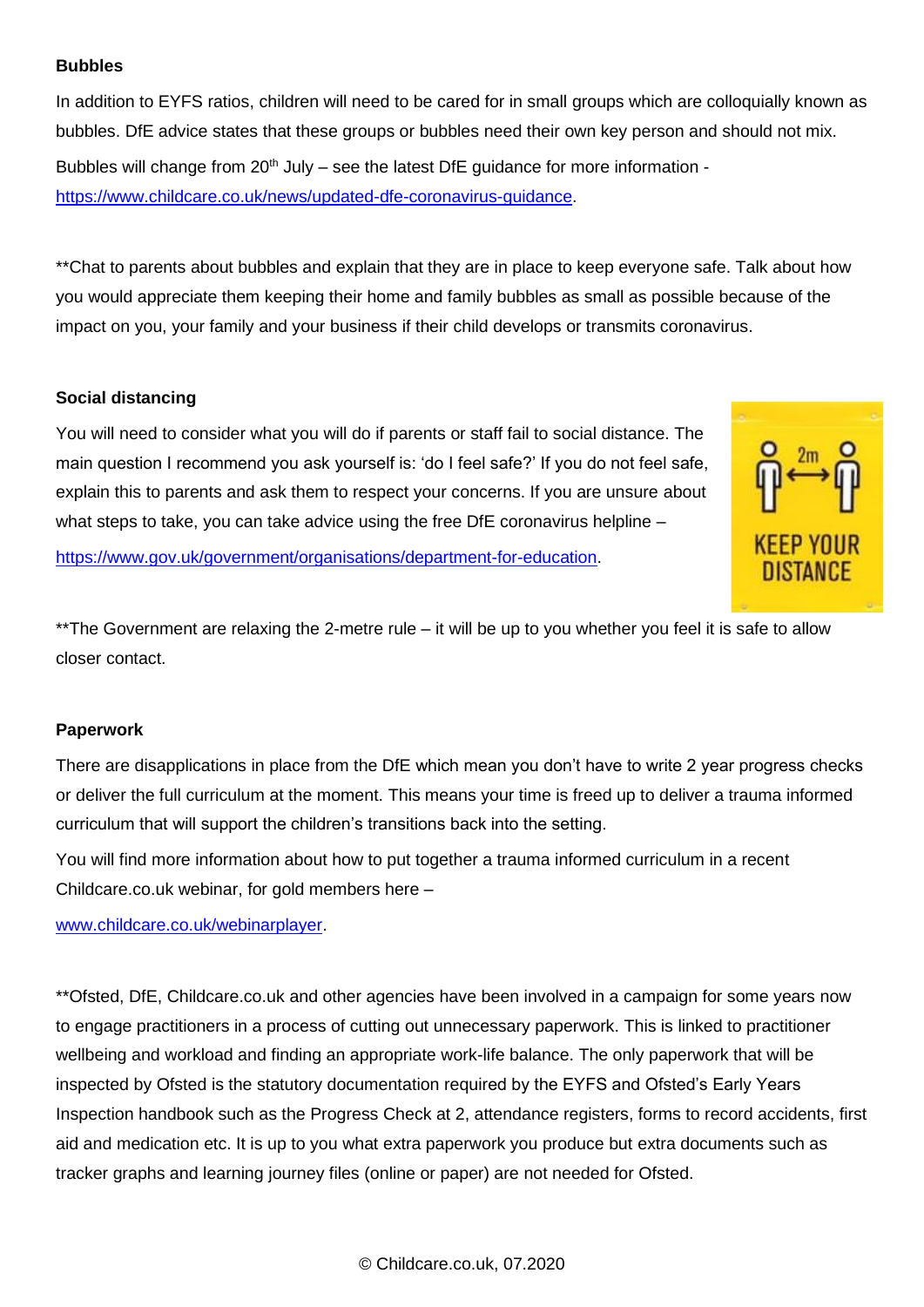#### **Taking children on outings**

You cannot take children to toddler groups at the moment and you should be careful when going on short, local outings to ensure social distancing where possible. You should only use a private vehicle when essential and avoid public transport – DfE advice is to walk if you can.



If you do want to take children on outings, Ofsted advise that you speak to parents first and take their views into consideration. You must keep to the current Government rules on outings and only go out with a 'small group' (currently 6 in total) –

[https://www.gov.uk/government/publications/coronavirus-outbreak-faqs-what-you-can-and-cant](https://www.gov.uk/government/publications/coronavirus-outbreak-faqs-what-you-can-and-cant-do/coronavirus-outbreak-faqs-what-you-can-and-cant-do)[do/coronavirus-outbreak-faqs-what-you-can-and-cant-do.](https://www.gov.uk/government/publications/coronavirus-outbreak-faqs-what-you-can-and-cant-do/coronavirus-outbreak-faqs-what-you-can-and-cant-do)

\*\*When local places of interest such as shops and libraries do start to re-open, you will need to talk to parents and decide whether you will take children on visits.

#### **School and other setting collections**

Childminders can continue to work with schools, but some schools are not allowing this, so you need to speak to them first; if a child needs to go to more than 1 setting to support parents back to work, this is also allowed. For those providers who want to work with schools, Childcare.co.uk are lobbying with DfE to request clearer wording in the guidance. However, the latest DfE guidance for schools advises them to open their own before and after school clubs. You will find more information about the Childcare.co.uk campaign to protect childminder jobs here –

[https://www.childcare.co.uk/news/childminders-banned-from-school.](https://www.childcare.co.uk/news/childminders-banned-from-school)

#### **Wearing PPE**

DfE advise that there is no expectation or need for practitioners or children to wear PPE unless there is a suspected case of coronavirus. You might find it useful to source 1 full set of PPE in case this happens in your setting.

\*\*Some settings have bought extra PPE for children to use during role play, to help them 'normalise' outings when they might see people wearing masks or times when staff put on PPE to support a sick child.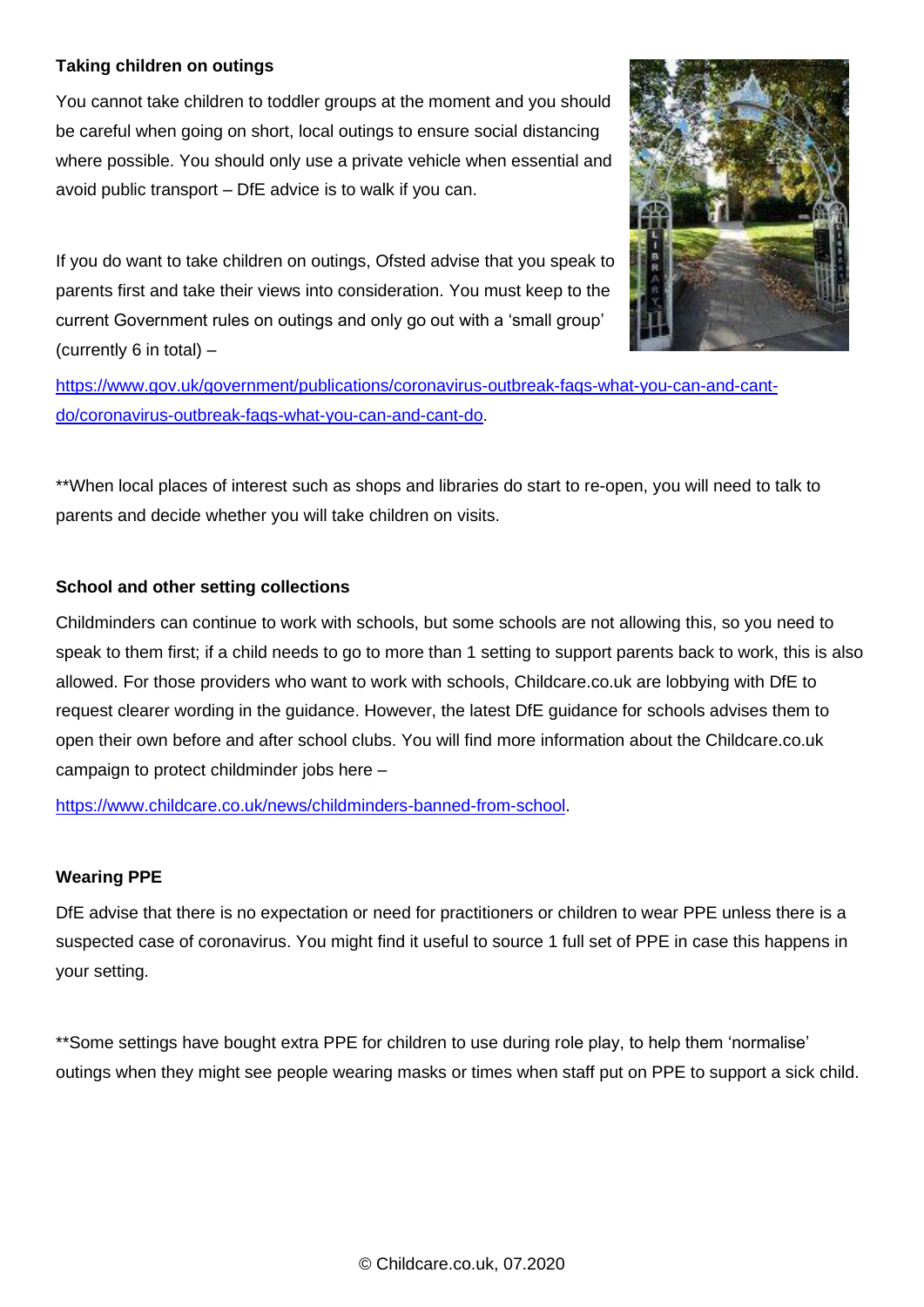#### **First aid**

If your first aid is out of date, you have until  $30<sup>th</sup>$  September to book and take a course to update your certificate. After this date, you will be failing to comply with the EYFS. You can find out more about the disapplications to the EYFS here –

[https://www.gov.uk/government/publications/early-years-foundation-stage-framework--2/early-years](https://www.gov.uk/government/publications/early-years-foundation-stage-framework--2/early-years-foundation-stage-coronavirus-disapplications)[foundation-stage-coronavirus-disapplications.](https://www.gov.uk/government/publications/early-years-foundation-stage-framework--2/early-years-foundation-stage-coronavirus-disapplications)

The DfE guidance states –

If requalification training is still unavailable, a further extension is available to no later than 30 September 2020. If asked to do so providers should be able to explain why the first aider has not been able to requalify and demonstrate what steps have taken to access the training. Employers or certificate holders must do their best to arrange requalification training at the earliest opportunity. The practical elements of PFA courses should be delivered face to face, so that competency can be properly assessed.

### **Children starting school**

If parents are bringing their children back to you, you can discuss starting school with them; if parents are not sending their child, you might find it helpful to signpost the 'Starting school in September' free information page from Childcare.co.uk so they can follow up some of the activity ideas to help prepare their child.

The activity and planning ideas are useful for childminders as well as parents –

[https://www.childcare.co.uk/starting-school-in-september.](https://www.childcare.co.uk/starting-school-in-september)

\*\*You will also find more information about preparing children to start school in this blog –

[https://www.childcare.co.uk/information/starting-school.](https://www.childcare.co.uk/information/starting-school)



\*\*You might find it helpful to speak to the receiving school and discuss what school ready skills they want you to focus on with the children in your childcare setting. For example, teachers will thank you if children are independent, curious and able to concentrate – they are less grateful if the children have been taught to write incorrectly.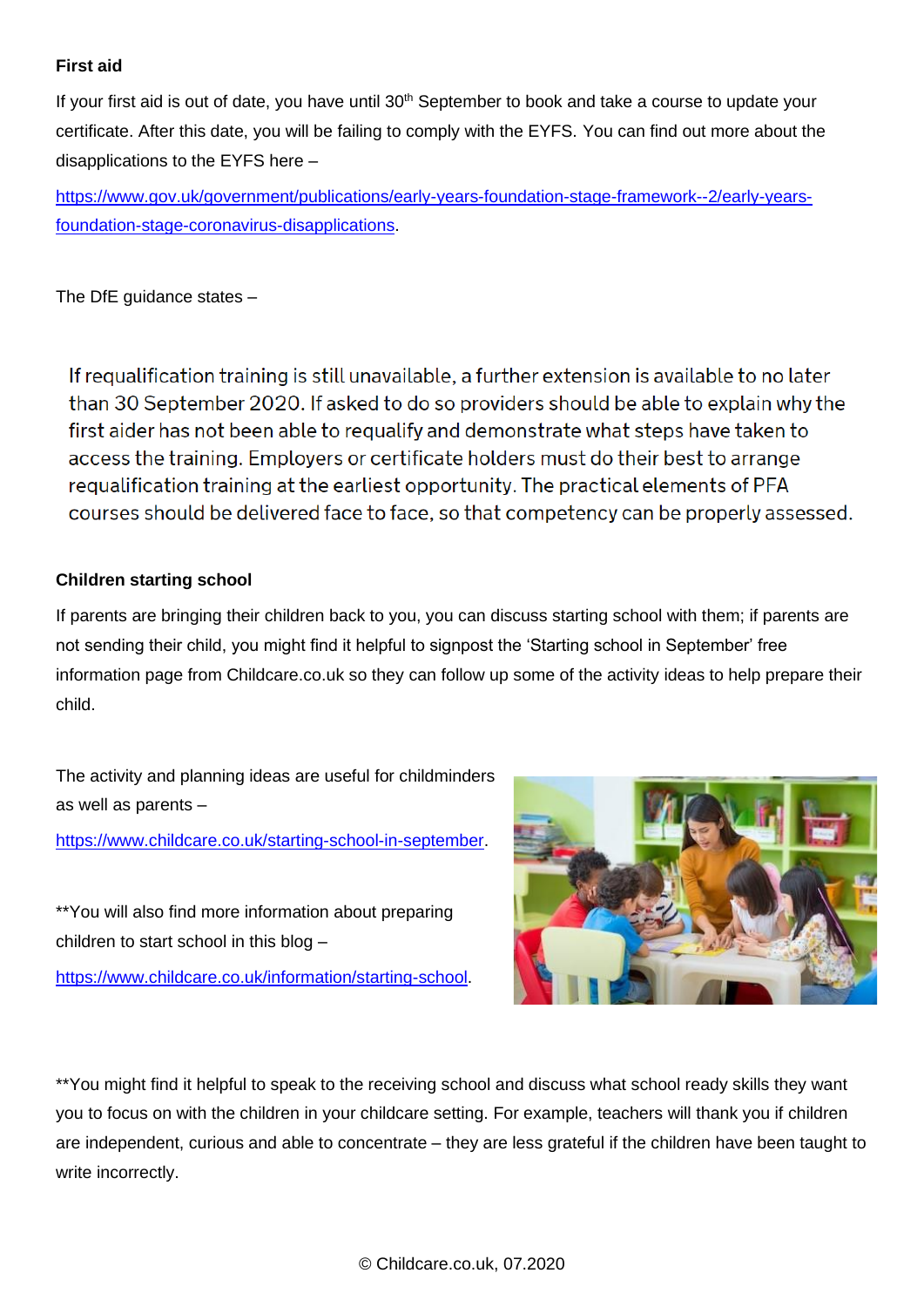Do your risk assessment – a written risk assessment can be updated and shared with parents as appropriate to help guide you through the changes. You will find the Childcare.co.uk sample risk assessment to print and write on with your own information and circumstances here –

[https://www.childcare.co.uk/covid19/risk-assessment.](https://www.childcare.co.uk/covid19/risk-assessment)

### Coronavirus Risk Assessment



\*\*While there is no requirement in the Early Years Foundation Stage (EYFS) to have a written risk assessment, you might feel it is important to note the changes you are making to protect yourself, your family, staff (if relevant) and children and their families in writing.

The EYFS states –

3.64. Providers must ensure that they take all reasonable steps to ensure staff and children in their care are not exposed to risks and must be able to demonstrate how they are managing risks<sup>53</sup>. Providers must determine where it is helpful to make some written risk assessments in relation to specific issues, to inform staff practice, and to demonstrate how they are managing risks if asked by parents and/or carers or inspectors. Risk assessments should identify aspects of the environment that need to be checked on a regular basis, when and by whom those aspects will be checked, and how the risk will be removed or minimised.

\*\*The EYFS also requires you to keep children safe on outings.

\*\*You might find it useful to include relevant phone numbers and contact details in your risk assessment, so you have all the information you need if you have to respond to a concern about a child with Covid-19 symptoms including contact details for your local Public Health England team –

[https://www.gov.uk/guidance/contacts-phe-health-protection-teams.](https://www.gov.uk/guidance/contacts-phe-health-protection-teams)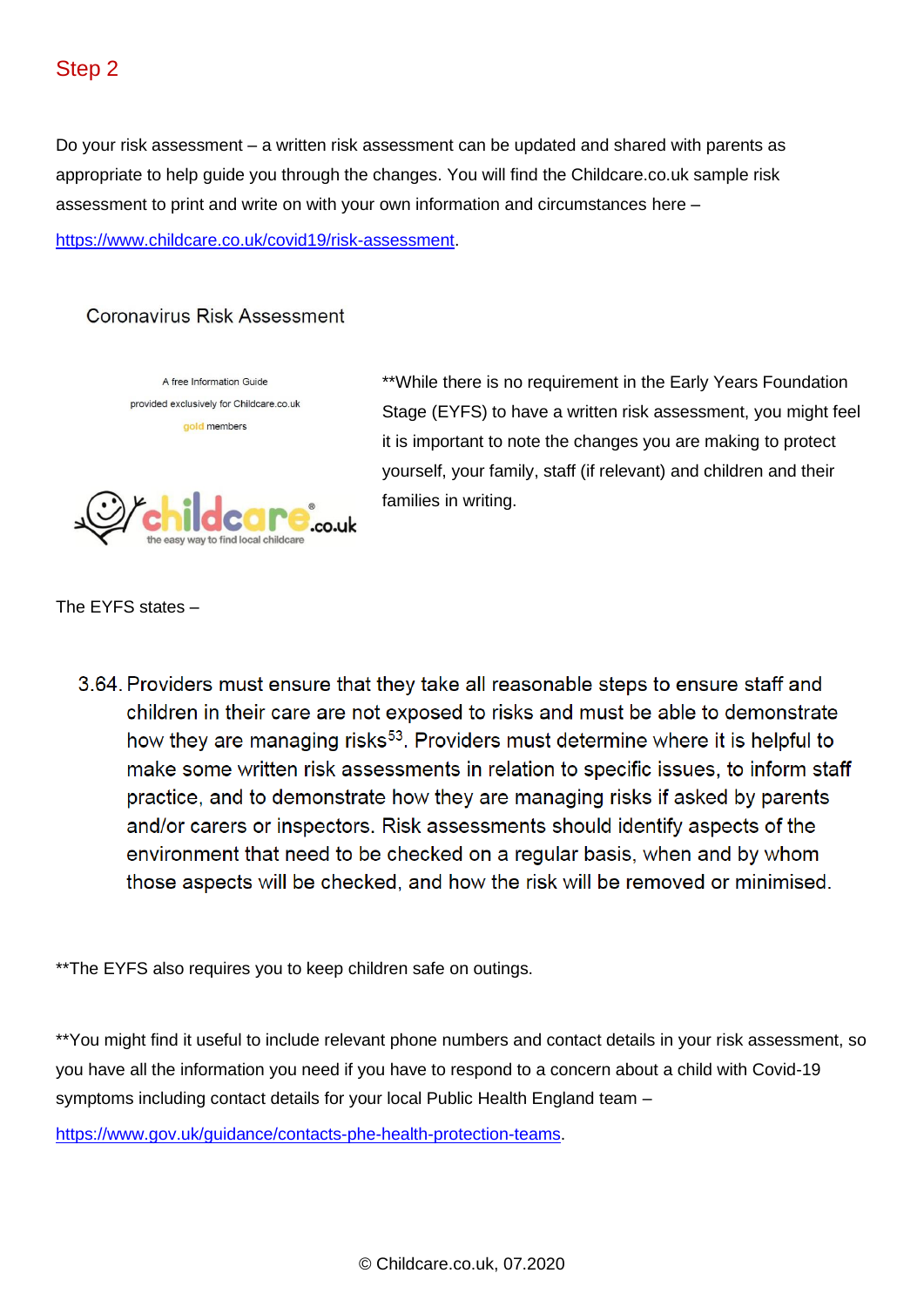Speak to staff (if relevant). Discuss their return to work schedule and your risk assessment, focusing on health, safety and safeguarding and ensuring staff who need to stay at home are last back.

\*\*You will need to engage your staff in training to cover, for example –

- Health and safety changes
- Arrival and departure procedures
- Cleaning arrangements
- Safeguarding updates
- Curriculum requirements and changes
- Guidance on bubbles and social distancing
- Your expectations for social distancing in their private lives etc.

If you are a Childcare.co.uk gold member, this 'Coronavirus Staff Training' webinar is available for staff on the webinar player – [www.childcare.co.uk/webinarplayer](http://www.childcare.co.uk/webinarplayer) -



\*\*You will then need to continue to support their return to work with a Supervision Meeting and ask them to complete an updated Suitability Declaration (for documents see the link below).

\*\*You will need to change furlough arrangements if you are taking staff back part-time – this is allowed now with the flexible furlough scheme. You will find more details about the flexible furlough scheme here [https://www.gov.uk/guidance/calculate-how-much-you-can-claim-using-the-coronavirus-job-retention](https://www.gov.uk/guidance/calculate-how-much-you-can-claim-using-the-coronavirus-job-retention-scheme)[scheme.](https://www.gov.uk/guidance/calculate-how-much-you-can-claim-using-the-coronavirus-job-retention-scheme)

\*\*You will find staff return to work documents free in the Childcare.co.uk toolkit here [https://www.childcare.co.uk/childminders/coronavirus-toolkit.](https://www.childcare.co.uk/childminders/coronavirus-toolkit)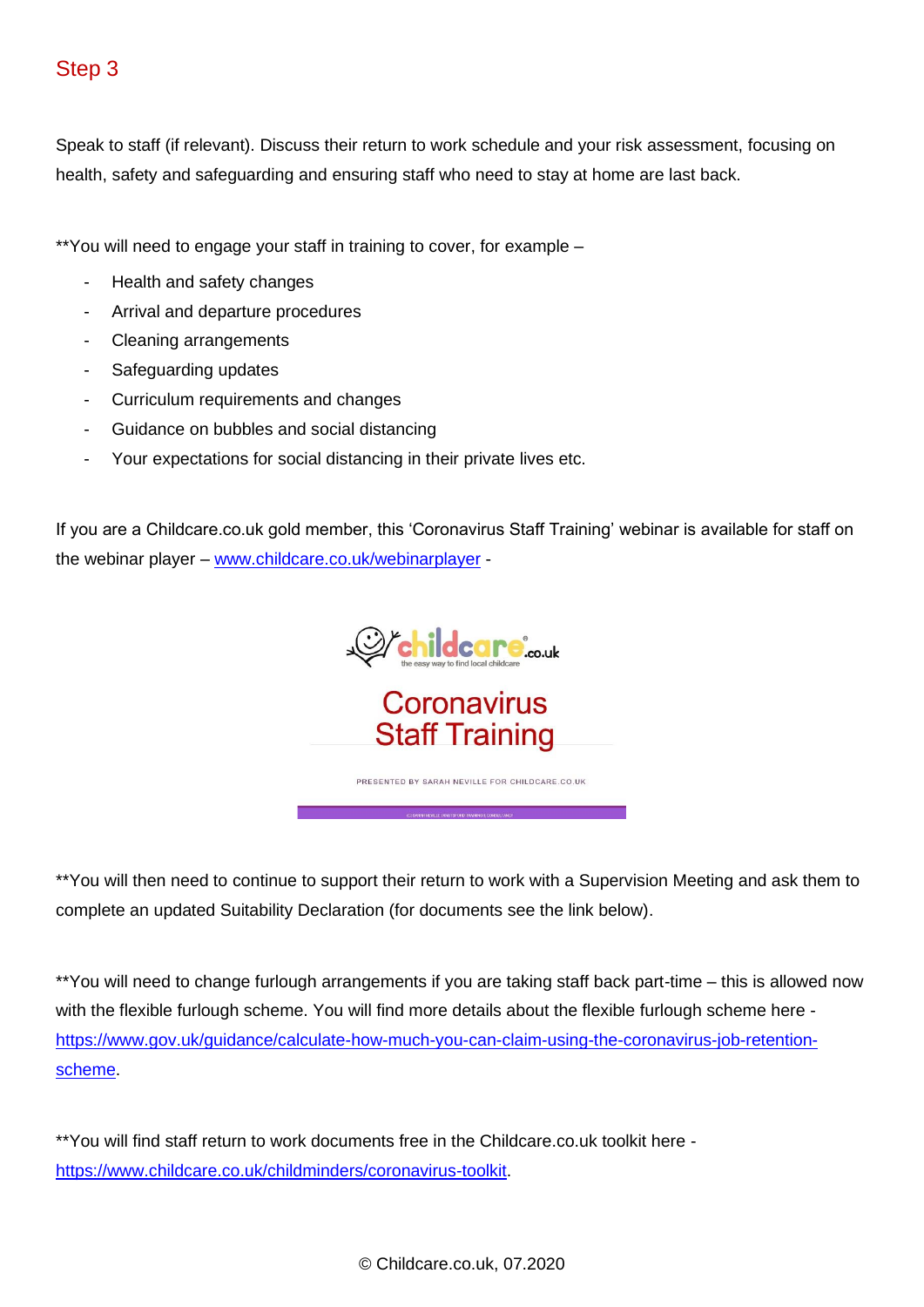Speak to your current parents and reassure them you are taking all possible steps to keep children as safe as reasonably practicable. At the same time, listen to their concerns, which you will then be able to address. During the conversation, ask them what sessions they require and discuss availability, charges, contracts etc.

\*\*You will need to introduce any changes to parents. For example, they might find it useful if you video your arrival and departure procedures (no parents allowed inside the setting), changes you have made to your play areas (removing hard to clean toys and soft furnishings), not allowing children to bring toys into the setting to limit the transfer of germs, how you will manage essential paperwork etc.



\*\*There is no requirement to review and update your Parent-Provider Contracts, but a lot of providers tell us they feel reassured to provide parents with an updated contract which requests a voluntary payment in case of shutdown in the future.

You will find a copy of the Childcare.co.uk Parent Provider Contract and Fees Policy here –

[https://www.childcare.co.uk/childminders/updated-contracts.](https://www.childcare.co.uk/childminders/updated-contracts)

\*\*Note this information about forcing a payment when unable to work during a lockdown period – [https://www.childcare.co.uk/covid19/charging-parents.](https://www.childcare.co.uk/covid19/charging-parents)

You will find more information about the CMA investigation on this Government website – [https://www.gov.uk/government/news/covid-19-cma-to-investigate-cancellation-policy-concerns.](https://www.gov.uk/government/news/covid-19-cma-to-investigate-cancellation-policy-concerns)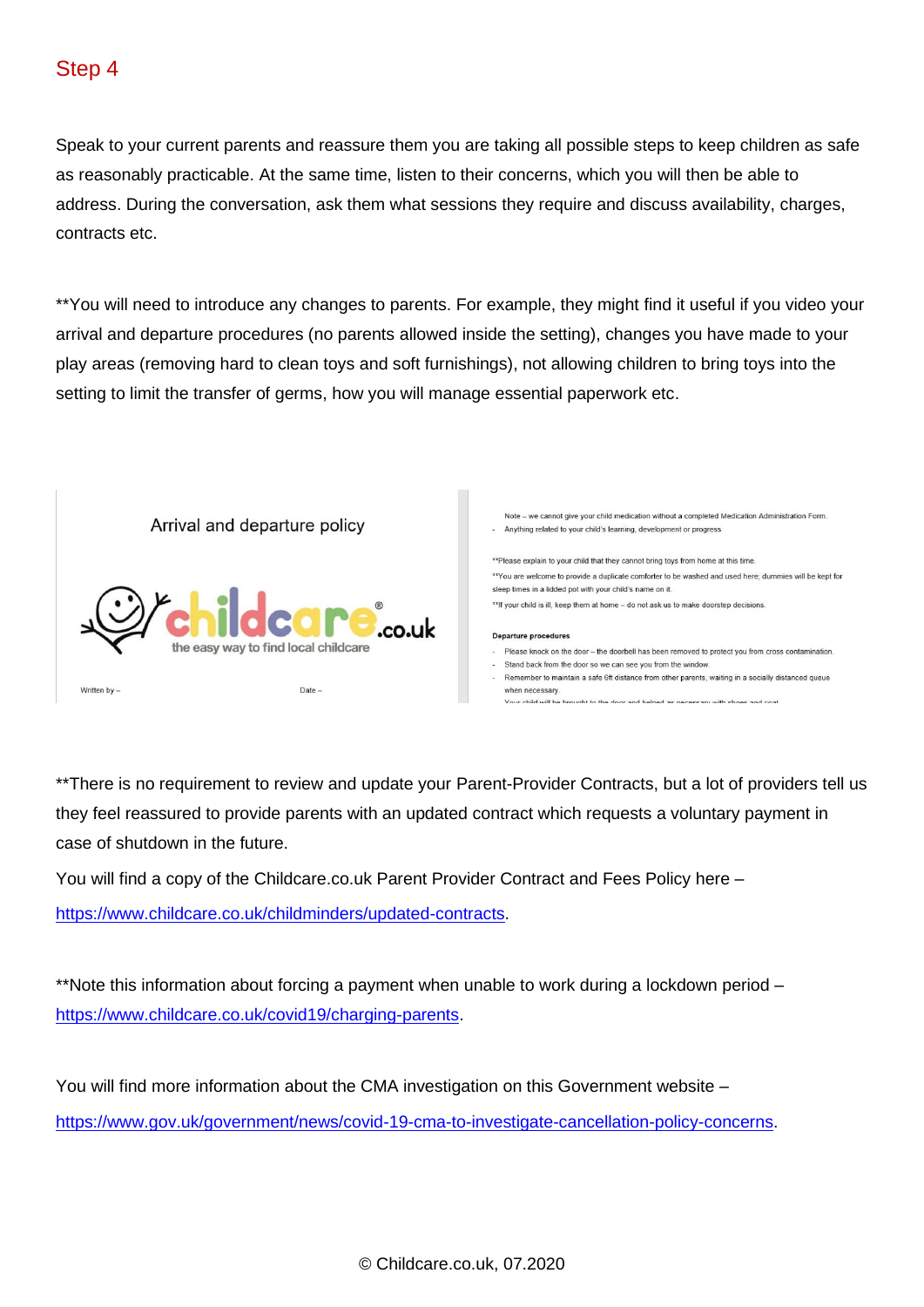Depending on what your current parents are planning, you might need to advertise for some new families. You will need to consider changes for Covid-19 every step of the way, including organising socially distanced parent meetings and virtual tours of the setting.

\*\*In our setting, we have prepared a new Welcome Booklet for current and new families, sharing documentation we would have previously discussed and information from inside our setting that parents will no longer see. Gold Childcare.co.uk members can download an example of our Welcome Booklet here –

[https://www.childcare.co.uk/download/childminder-welcome-booklet.pdf.](https://www.childcare.co.uk/download/childminder-welcome-booklet.pdf)



\*\*Think about how you will share information with new families including asking them to complete and sign documents such as Parent-Provider and Local Authority Funding Contracts (which need a physical signature). When you are considering exchange of paperwork between home and setting, the advice is to take account of latest DfE guidance on the transfer of coronavirus.

\*\*Childcare.co.uk recently sponsored a free webinar entitled 'Welcoming new families' which can be watched by Childcare.co.uk gold members on the webinar player here –

[www.childcare.co.uk/webinarplayer.](http://www.childcare.co.uk/webinarplayer)